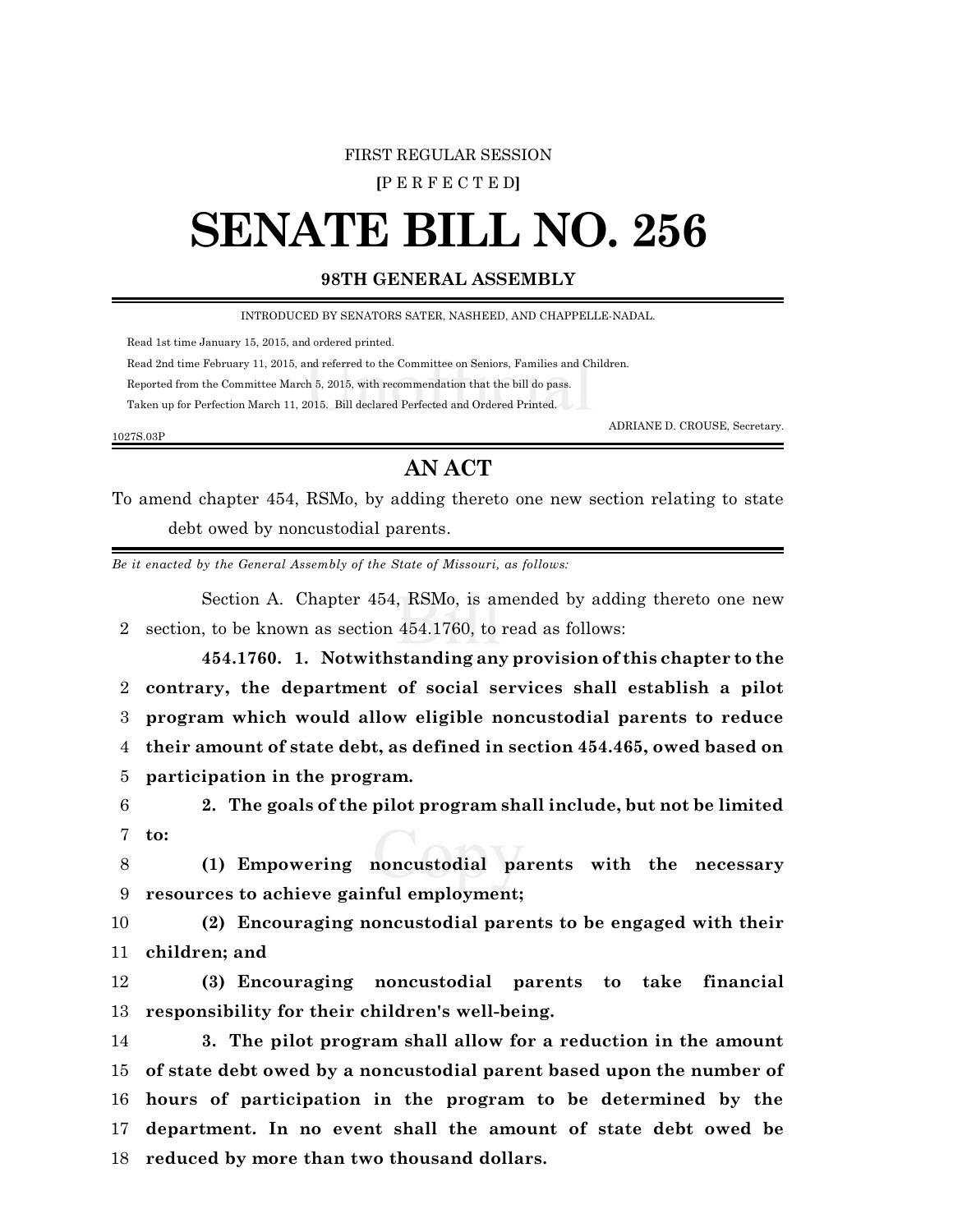**4. The pilot program shall not:**

 **(1) Change the noncustodial parent's monthly child support obligations;**

**(2) Compromise any arrears owed to the custodial parent; or**

**(3) Compromise any spousal support arrears.**

 **5. Eligible noncustodial parents who participate in the pilot program and who continually demonstrate good faith efforts to achieve the goals established by the program pursuant to subsection 2 of this section, shall not be subject to prosecution for criminal nonsupport during their participation in the program. Upon completing the program, the noncustodial parent shall not be subject to prosecution for criminal nonsupport for a term of one year beginning on the date of program completion.**

 **6. If at anytime the department determines that a noncustodial parent is not demonstrating good faith efforts to achieve the goals established by the program, then the noncustodial parent shall be removed from the program, shall not receive a reduction in the amount of state debt owed, and shall not be allowed to reenter the program.**

 **7. One year following the promulgation of rules and regulations implementing the provisions of this section, the department shall submit a report to the general assembly, and such report shall contain the number of noncustodial parents who completed the program and obtained gainful employment, the number of noncustodial parents who completed the program and continually met their child support obligations, the number of noncustodial parents who were removed from the program, the number of custodial parents who voluntarily left the program prior to completion, and any recommendations of the department for eliminating, reducing, modifying, or continuing the program.**

 **8. Within one hundred eighty days of August 28, 2015, the department shall promulgate rules and regulations to implement the provisions of this section. Any rule or portion of a rule, as that term is defined in section 536.010, that is created under the authority delegated in this section shall become effective only if it complies with and is subject to all of the provisions of chapter 536 and, if applicable, section 536.028. This section and chapter 536 are nonseverable, and if any of the powers vested with the general assembly under chapter 536 to**